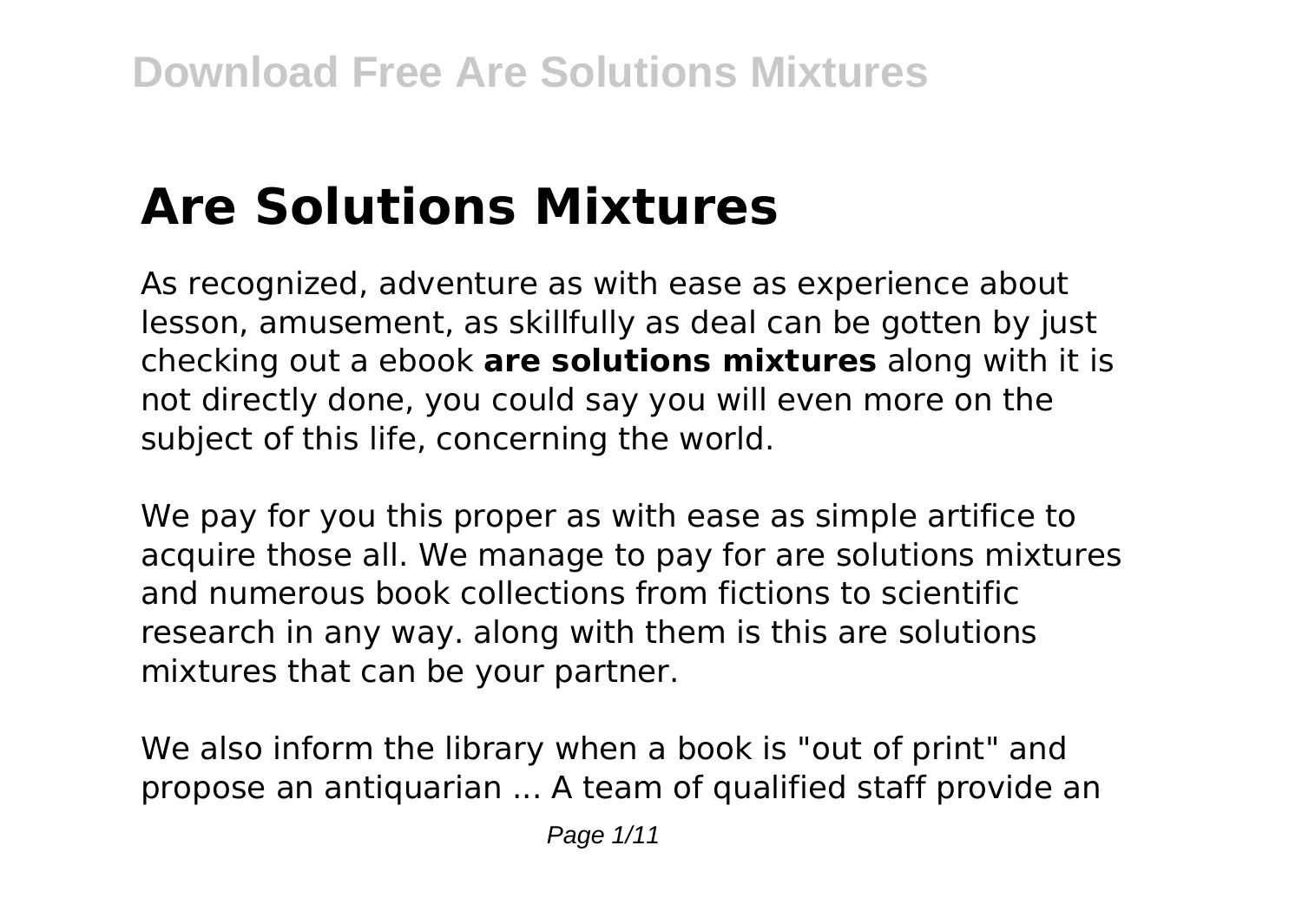efficient and personal customer service.

### **Are Solutions Mixtures**

SOLUTIONS are homogeneous mixtures. A solution is a mixture of two or more substances in a single phase. At least two substances must be mixed in order to have a solution. The substance in the smallest amount and the one that dissolves or disperses is called the SOLUTE.

**What are Mixtures and Solutions? - Elmhurst University**

A mixture is a combination of two or more substances (called components) in which each substance retains its chemical identity.. A solution is defined as a homogeneous mixture of two more more substances--that is, a mixture in which the components are spread uniformly throughout. Therefore, all solutions are (homogeneous) mixtures. There are also heterogeneous mixtures, ones in which the ...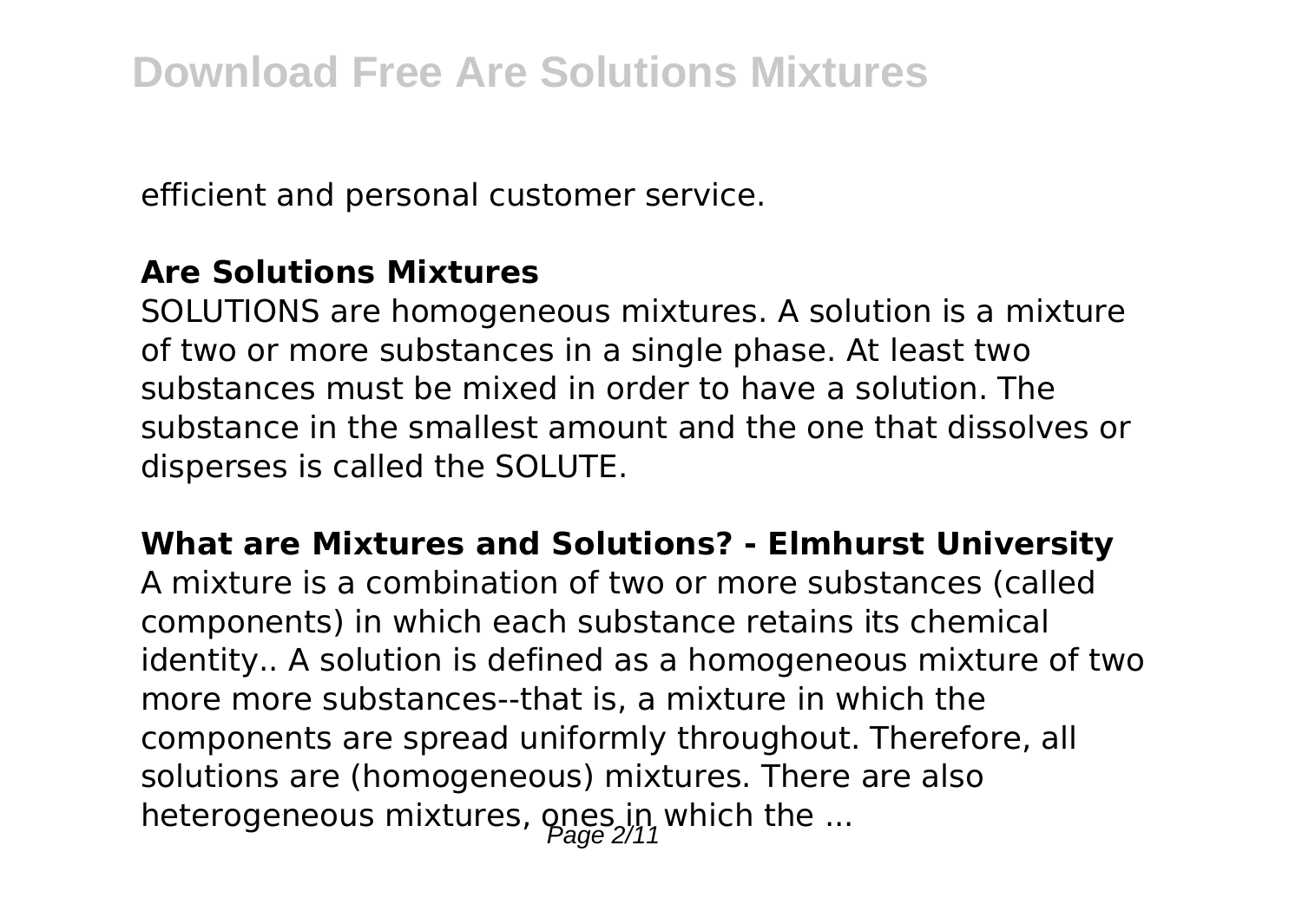# **Are all solutions mixtures? And are all mixtures solutions**

**...**

Solutions and Mixtures Before we dive into solutions, let's separate solutions from other types of mixtures.Solutions are groups of molecules that are mixed and evenly distributed in a system. Scientists say that solutions are homogenous systems.Everything in a solution is evenly spread out and thoroughly mixed.

### **Solutions and Mixtures - CHEM4KIDS**

Mixture. In chemistry, a mixture is a material made up of two or more different substances which are mixed. A mixture refers to the physical combination of two or more substances in which the identities are retained and are mixed in the form of solutions, suspensions and colloids.Mixtures are one product of mechanically blending or  $\min_{\text{Page 3/1}}$ chemical substances such as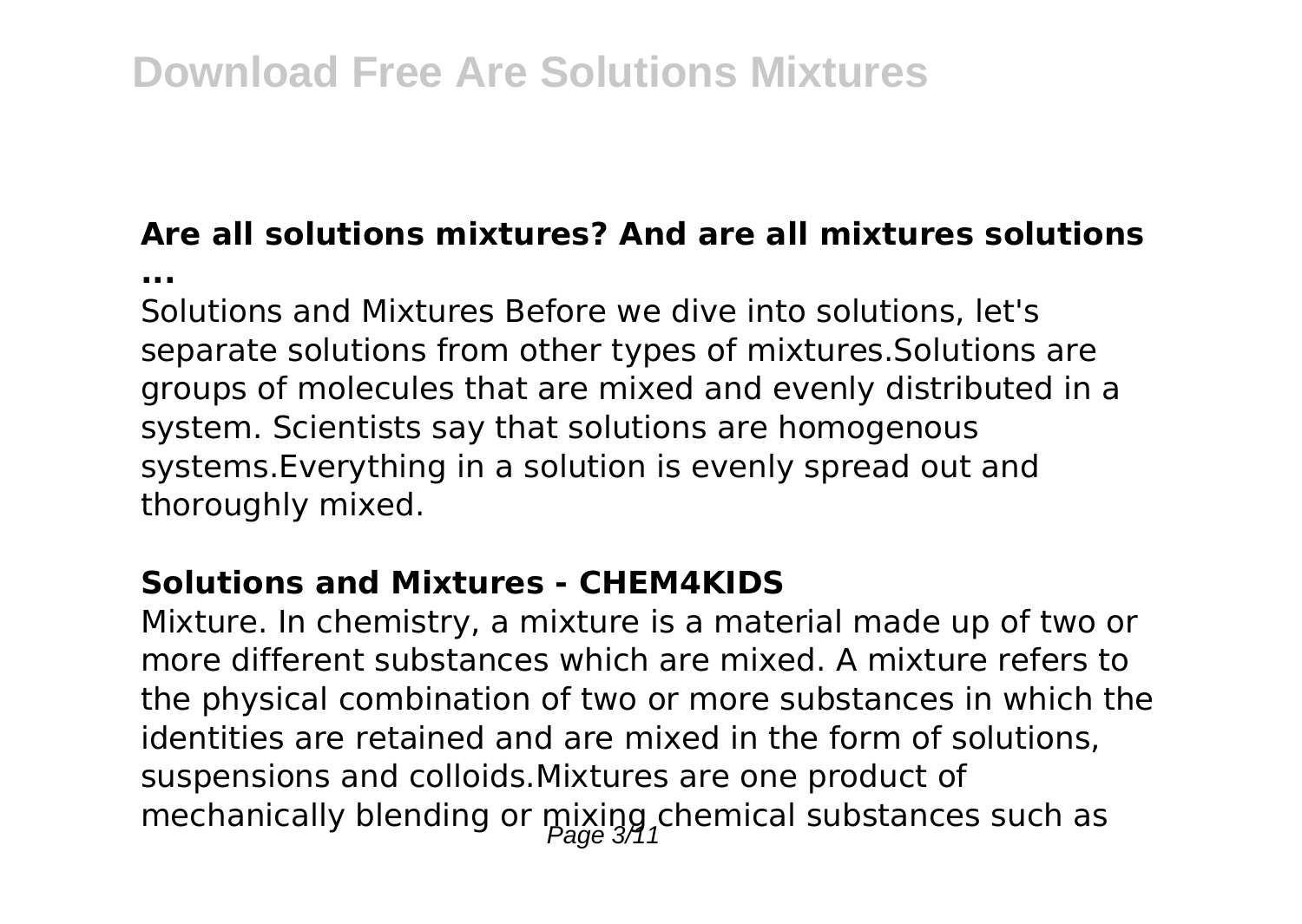elements and compounds ...

# **Mixture vs. Solution - What's the difference? | Ask Difference**

Mixtures and Solutions can often become confusing because solutions are mixtures, but not all mixtures are solutions. A mixture can either be homogeneous or heterogeneous. A homogeneous mixture is where the mixture's components are distributed uniformly within the mixture. A heterogeneous mixture is where the components are not uniform.

# **Mixtures and Solutions Essay | StudyHippo.com**

Solutions, alloys, colloids, suspensions are the types of mixtures. Mixtures can be mainly divided into two as homogenous mixtures and heterogeneous mixtures. A homogenous mixture is uniform; therefore, the individual components cannot be separately identified.  $P_{\text{face 4/11}}$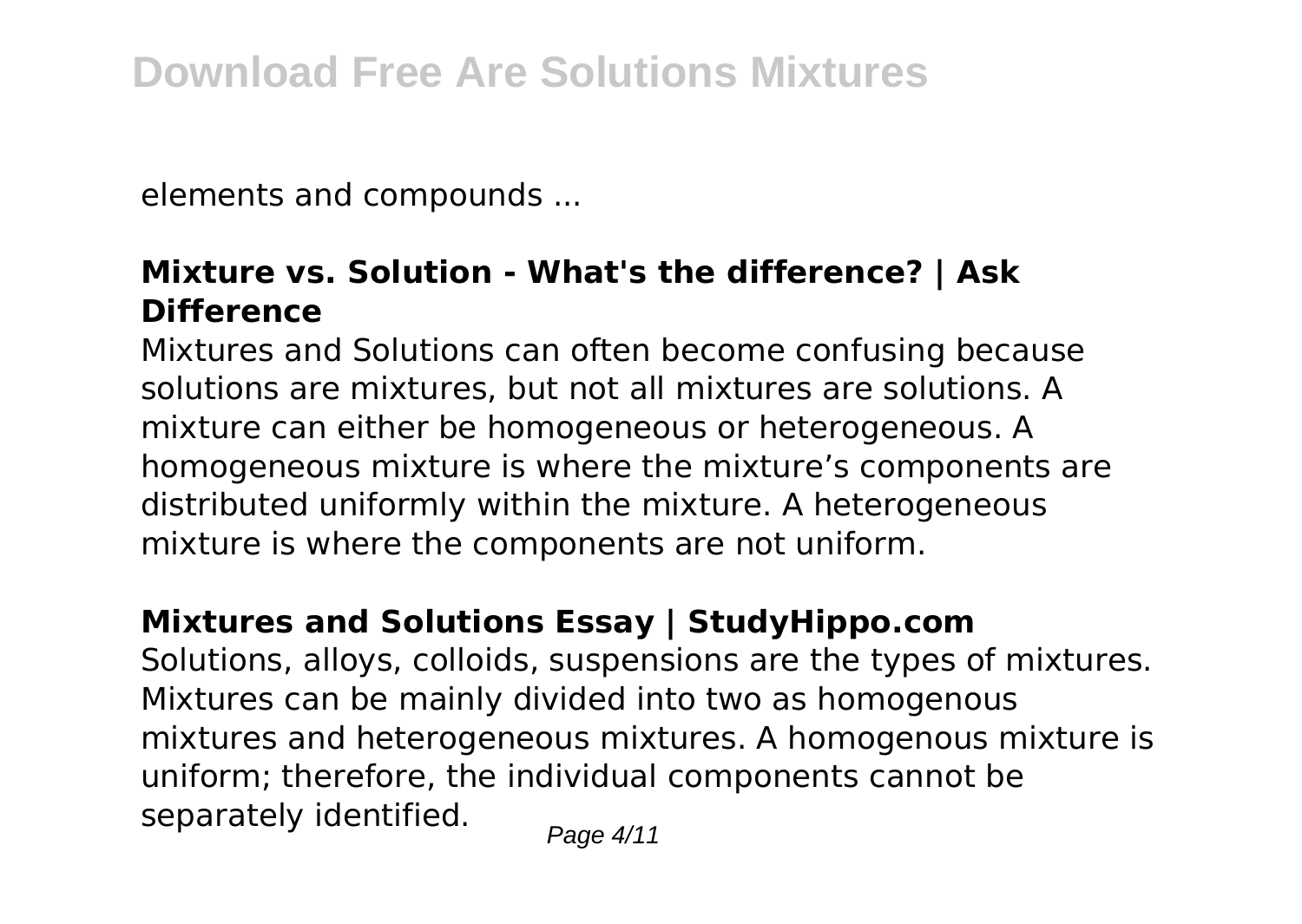# **Difference Between Mixture and Solution | Compare the**

**...**

Like a mixture, solutions can be separated into its original components. However, unlike mixtures, solutions can be separated by evaporation. For example: the water and salt solution will evaporate as the solution is heated. The water will change from liquid to gas as the water-salt solution begins to boil, leaving only the salt behind.

# **Properties of Mixtures vs. Solutions: Mix It Up! - Lesson**

**...**

In chemistry, a solution is a special type of homogeneous mixture composed of two or more substances. In such a mixture, a solute is a substance dissolved in another substance, known as a solvent.The mixing process of a solution happens at a scale where the effects of chemical polarity are involved, resulting in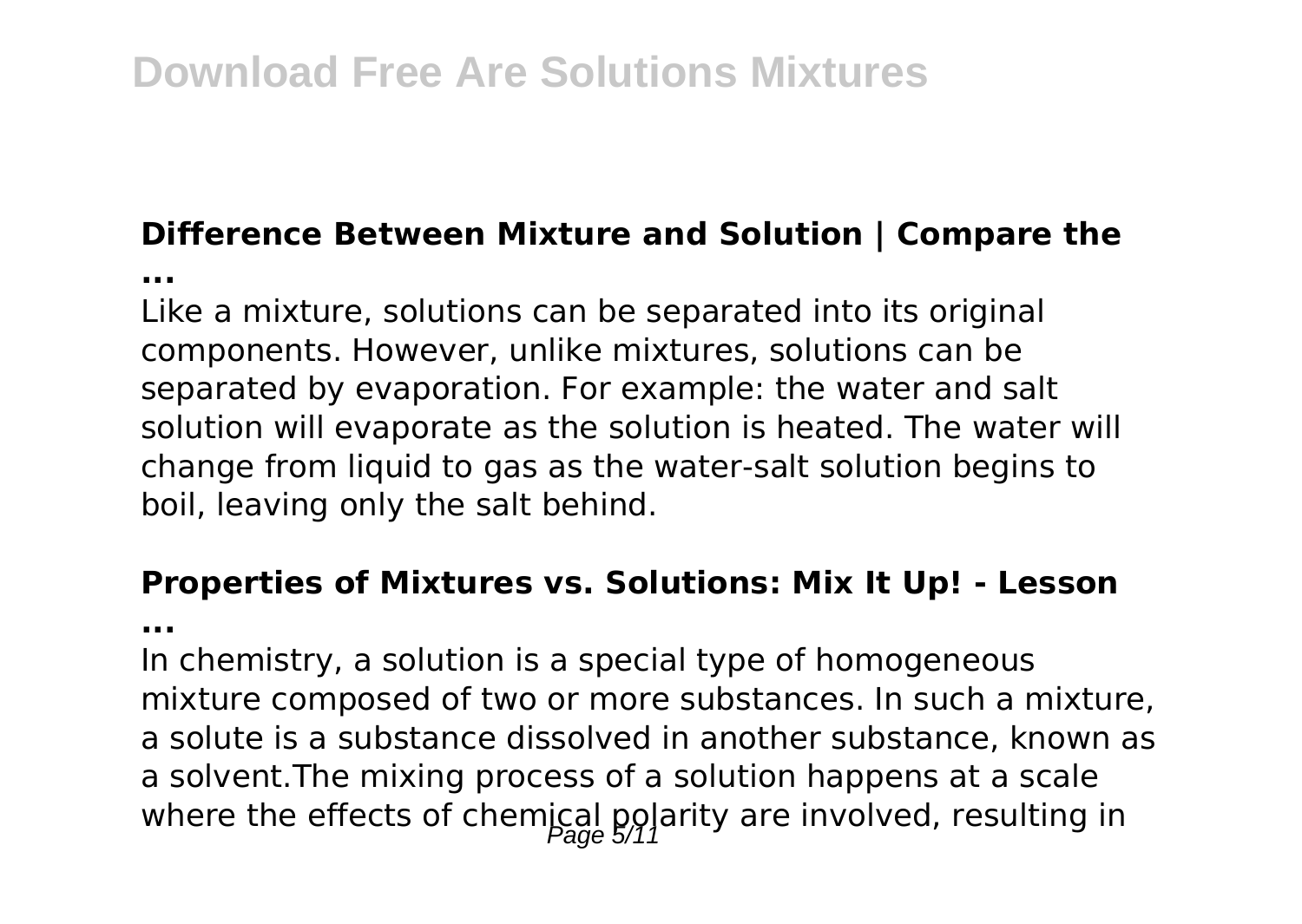interactions that are specific to solvation.

## **Solution - Wikipedia**

Solutions . A solution is a homogeneous mixture of two or more components. The dissolving agent is the solvent. The substance that is dissolved is the solute. The components of a solution are atoms, ions, or molecules, making them 10-9 m or smaller in diameter.

### **Solutions, Suspensions, Colloids, and Dispersions**

A mixture is two or more substances combined. There are no chemical reactions involved, so no new substances are made. Mixtures can often be separated by physical means. For example, a mixture of sand and water could be separated by filtration. A ...

# What are the differences and similarities between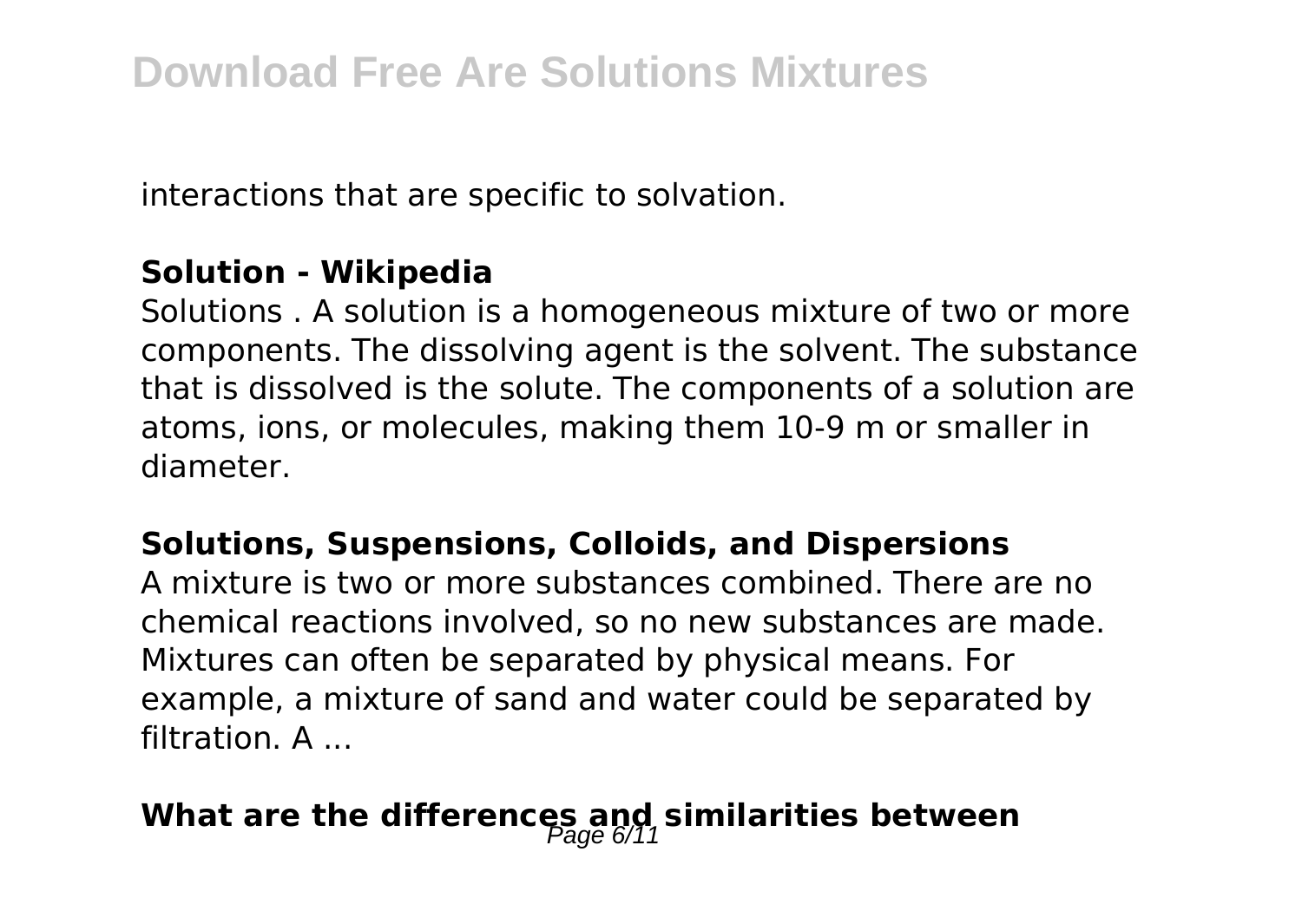#### **mixtures ...**

Homogeneous mixtures Solutions. Solutions are necessary in the biological processes that occur inside the living organisms, If you add a small quantity of a substance ( as sugar ) to a large amount of another substance ( as water ) and disappear in it , Therefore , Sugar is a solute , water is a solvent and the produced mixture is a solution .

### **Types of mixtures and solutions | Science online**

Solutions are homogeneous mixtures containing one or more solutes in a solvent. The solvent that makes up most of the solution, whereas a solute is the substance that is dissolved inside the solvent.

#### **Solutions and Mixtures - Chemistry LibreTexts**

Mixtures and solutions are a common occurrence in our everyday lives. They are the air we breathe, the food and drink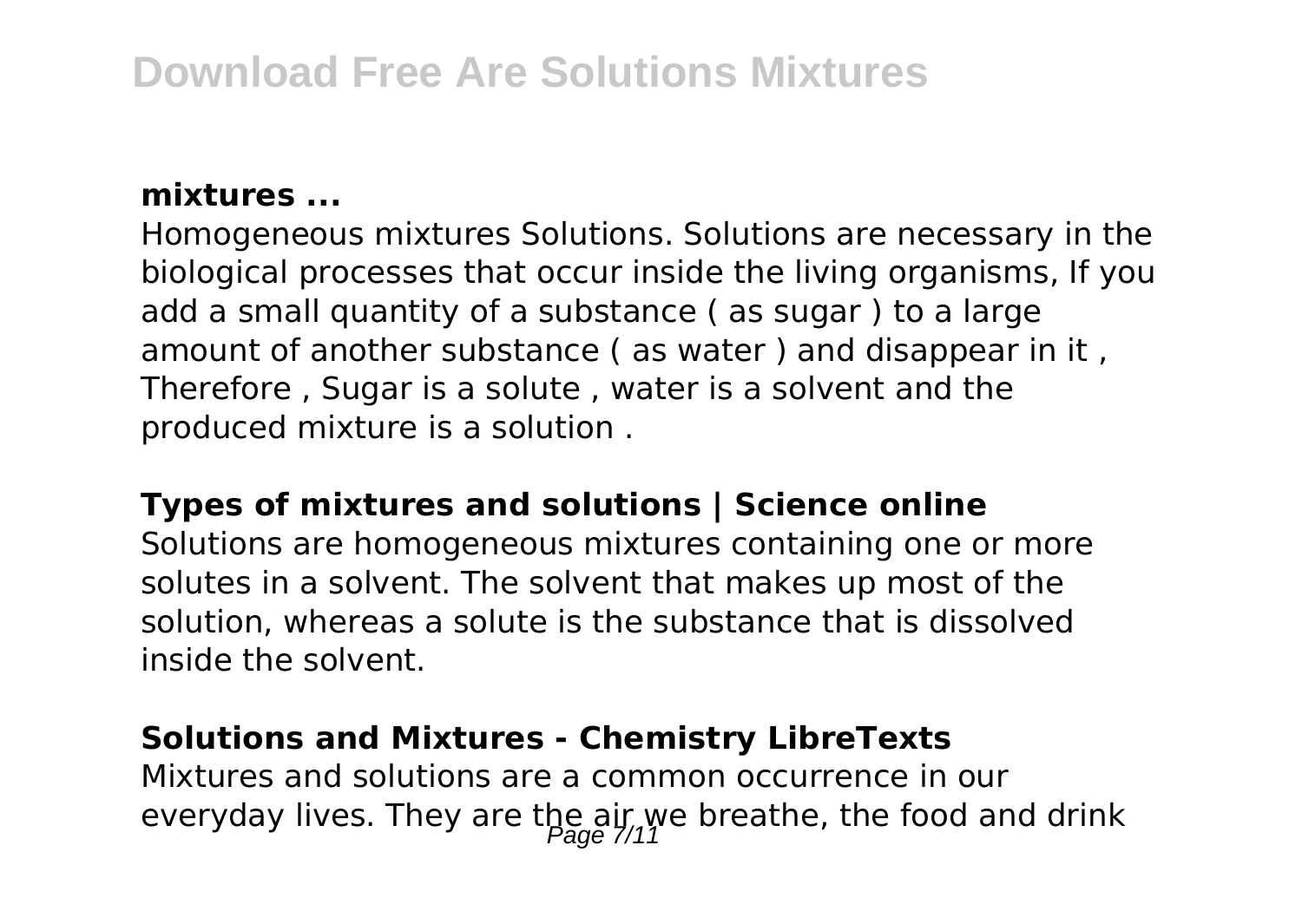we consume and the fabrics we wear. By studying how chemists distinguish pure substances from mixtures and solutions, students will start to appreciate how matter is organised at the atomic level.

# **Mixtures and solutions | CPD | RSC Education**

1.In a solution, the substances are dissolved while in a mixture the substances are mixed up but they are not completely dissolved. 2.Examples of mixtures are foods such as vegetable salads, fruit salads, etc. An example of solutions are drinks and beverages such as powdered coffee, powdered milk that are mixed in water.

### **Difference Between Mixture and Solution | Difference Between**

Not all mixtures are solutions. A solution is a specific term that describes an even or homogeneous mixture of a solute, the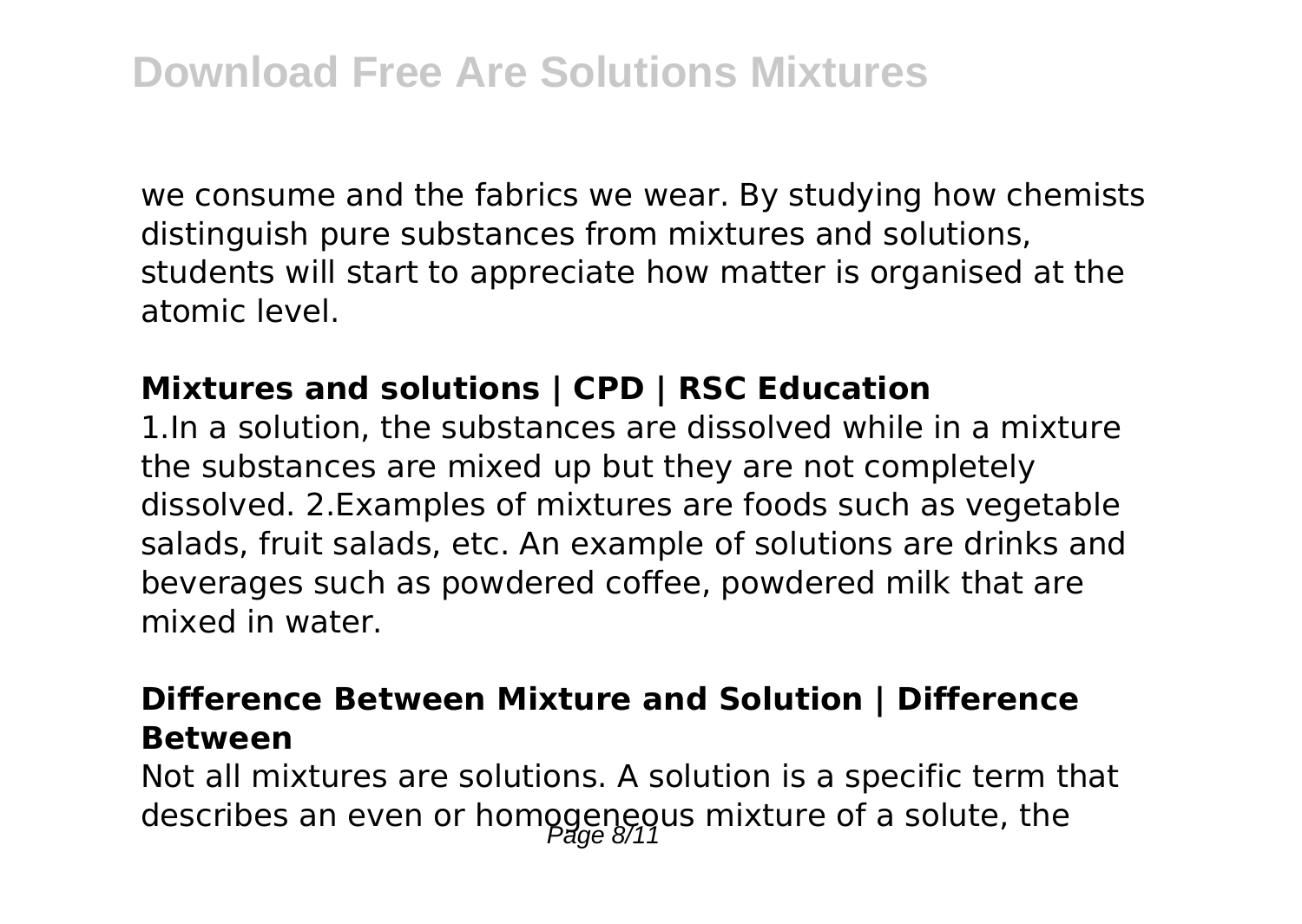substance being mixed, in a solvent, the substance that is in a greater amount in which the solute dissolves. All solutions are mixtures because it is two or more substances mixed together.

**Explaining What Is Meant by the Statement "Not All ...** Mixtures have the same properties as their components; There is no fixed proportion between the components; The components can be separated from the mixture; Examples. sugar and salt; air with nitrogen and oxygen; Solutions. A solution is a homogeneous mixture in which one substance (solute) is dissolved in another substance (solvent).

### **Mixtures, Solutions and Suspensions - Engineering ToolBox**

A mixture is the physical combination of two or more substances in which the identities are retained and are mixed in the form of solutions, suspensions and colloids. [2] [3] Mixtures are one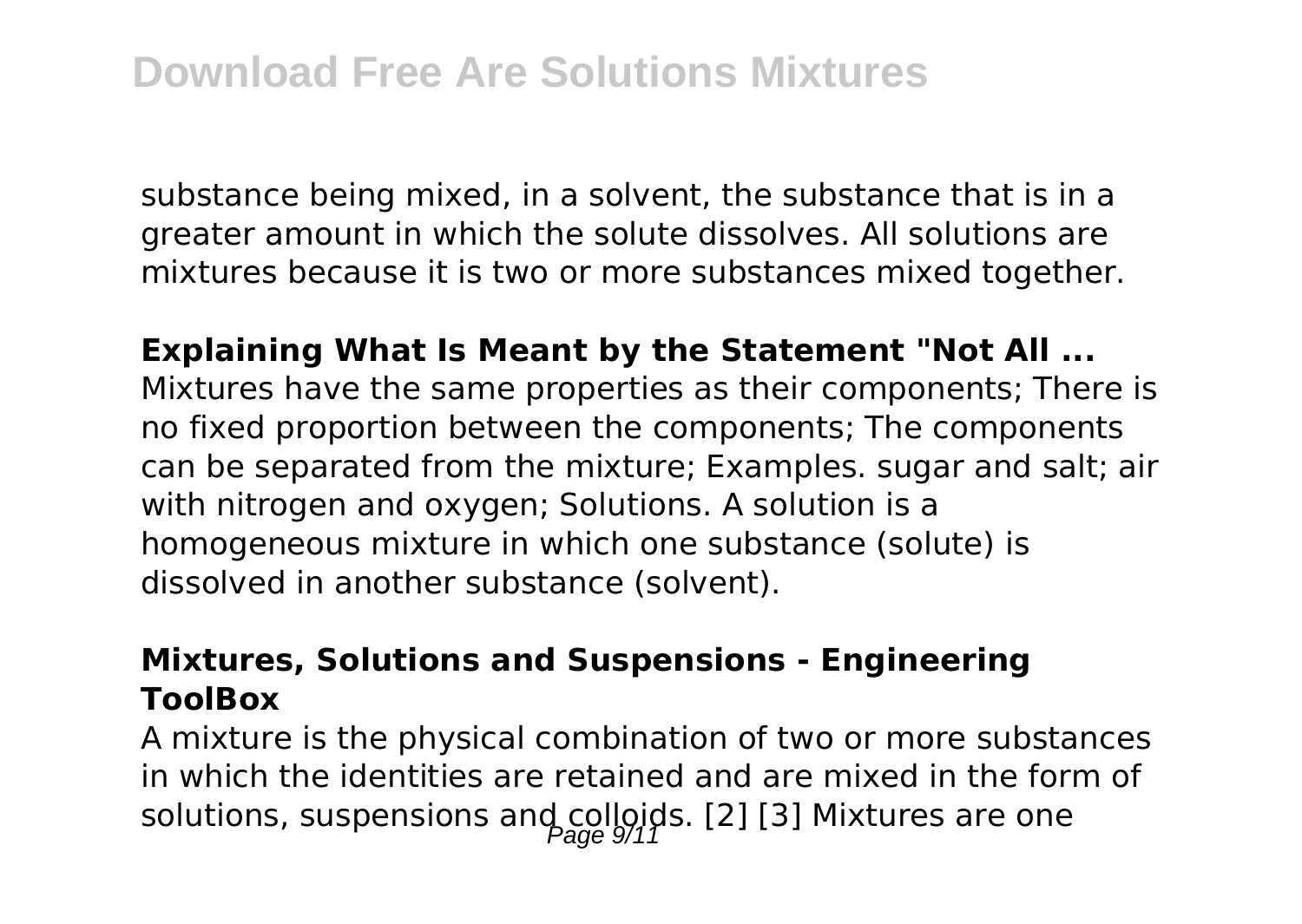product of mechanically blending or mixing chemical substances such as elements and compounds , without chemical bonding or other chemical change, so that each ingredient substance retains its own ...

# **Mixture - Wikipedia**

Within the categories of homogeneous and heterogeneous mixtures there are more specific types of mixtures including solutions, alloys, suspensions, and colloids. Solutions (homogeneous) A solution is a mixture where one of the substances dissolves in the other.

### **Chemistry for Kids: Chemical Mixtures**

You've heard about mixtures and solutions, but knowing which is which can be difficult, but after 2 minutes with me, difficult no more. Thanks for stopping b...